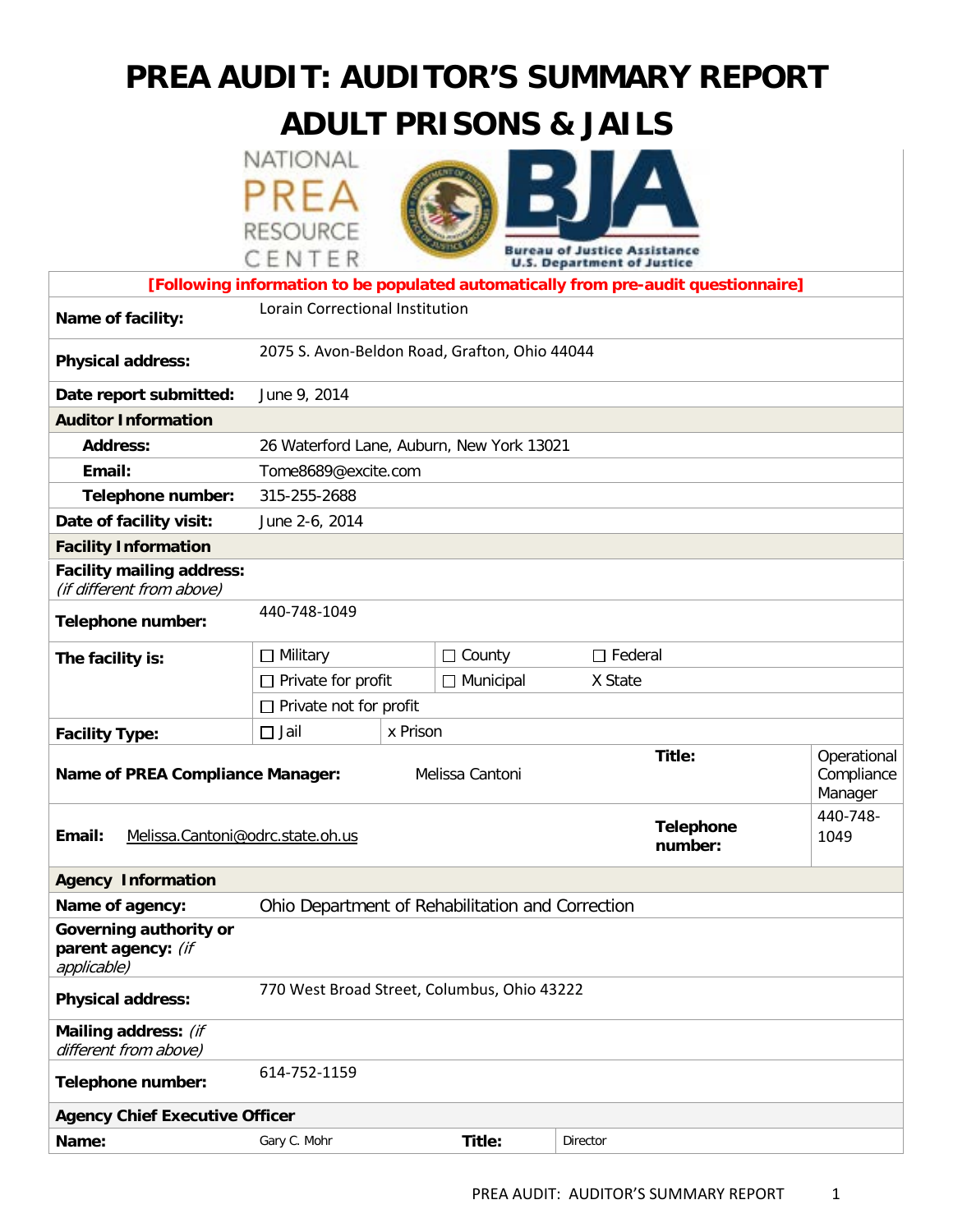|                                     |                                  | number:                     |                                                           |  |  |
|-------------------------------------|----------------------------------|-----------------------------|-----------------------------------------------------------|--|--|
| Email address:                      | Andrew.Albright@odrc.state.oh.us | <b>Telephone</b>            | 614-752-1708                                              |  |  |
|                                     | Andrew Albright                  | Title:                      | Chief, Bureau of Agency Policy and Operational Compliance |  |  |
| <b>Agency-Wide PREA Coordinator</b> |                                  |                             |                                                           |  |  |
| Email address:                      | Gary.Mohr@odrc.state.oh.us       | <b>Telephone</b><br>number: | 614-752-1164                                              |  |  |
|                                     |                                  |                             |                                                           |  |  |

# **AUDIT FINDINGS**

#### **NARRATIVE:**

Lorain Correctional Institution (LorCI) is an adult male Level 3 security institution and serves as one of two male reception centers in Ohio. Newly sentenced felons, parole violators, and returnees on suspended sentences are received from 25 northeast counties. The facility is located 18 miles south of Lake Erie in Grafton, Ohio, approximately 30 miles southwest of Cleveland, Ohio. Construction on Lorain Correctional Institution was started on June 12, 1986, with the official opening on April 11, 1990, as the  $21<sup>st</sup>$  prison in the Ohio Department of Rehabilitation and Correction (ODRC).

As a reception center, LorCI plays an important role in identifying offender needs and risk of reoffending through the use of assessment tools. The Classification Specialists conduct a formal security level review and begin the ORAS program identification process. All incoming inmates receive a full orientation process and are reviewed for PREA concerns. Once the security level is identified the inmate is designated a parent institution by the Reception Coordinator. During the reception process the inmate is reviewed by other departments and could be recommended for special programming at specific institution. Most inmates stay at the reception center between three to four months before going to their parent institution.

#### **DESCRIPTION OF FACILITY CHARACTERISTICS:**

The campus style architecture consists of 14 buildings within a 111-acre compound, and a rated bed capacity of 750. A Modular Unit was added to the institution grounds in June 2002 for Recovery Services and in 2011 construction began on a medical reception building that opened in 2012.

The entrance building is designated as B-1 building and contains the Armory, Lock Shop, Visiting Office, Staff Clothing Office, Special Response Team Office, Security Post, and walk through metal detector which screens all staff and visitors entering the institution.

The next building located directly in front of B-1 is designated as B-2. This building is split into two sections, B-2 South and B-2 North. A common area that contains the Control Center that serves as the distribution point for all security equipment connects both these areas. The Warden and Warden's Assistant are located above the control center giving an excellent view of the interior compound.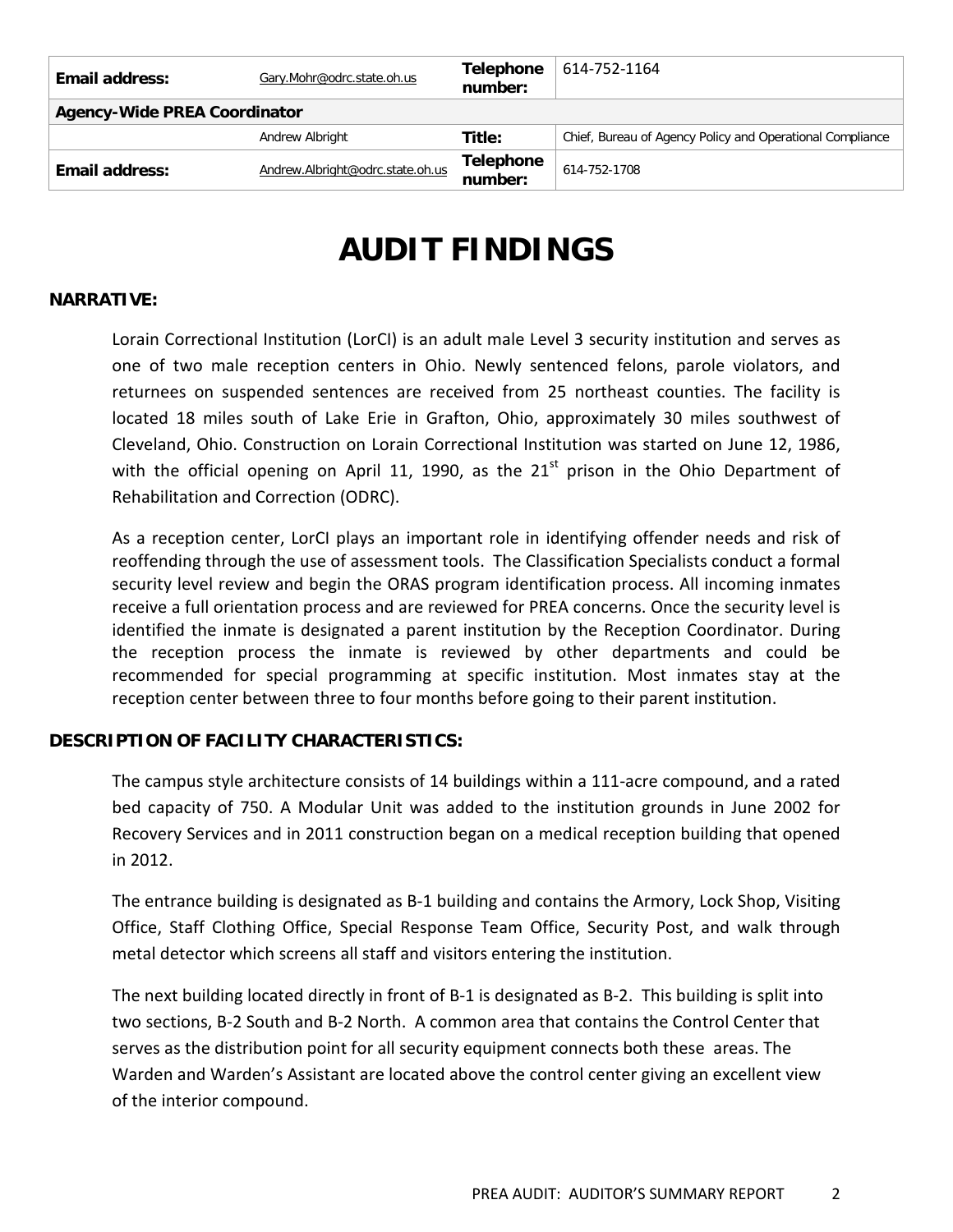B-2 South is located to the left from the control center. It contains the Cashier's Office, Business Office, Deputy of Administration Office, Personnel Office, employee break room, Inmate Visitation, Parole Board rooms, Staff Barbershop and Roll Call area.

B-2 North is located to the right from the control center. It contains the Records Office, Investigator's Office, Inspector's Office, Operations Compliance Manager, Labor Relations Office, Count Office, Employee Mailroom, Deputy of Operations Office, Majors Office, and the Shift Supervisors Office. Located outside but connected to B-2 North is the Segregation Isolation unit. The unit contains 76 beds that are used for security control, local control, and disciplinary control. Each range has two indoor and one outdoor recreation area. Also contained in this section is the Rules Infraction Board room.

As you continue through the northern area of the compound, the next block of buildings are designated as B-3, B-4, and B-5. Building B-3 is split into two housing pods. B-3A is a Reception Housing unit. B-3B houses Mental Health Offices, 6 crisis-holding cells and reception general population. Buildings B-4 is split into three housing units B-4A, B4-B, and B4-C. Housing unit 4A is reception general population, 4B and 4C are initial reception intake units where inmates are classified and undergo the initial screening process. B4 also contains Classification Specialists Office, Reception Coordinators Office, Case Managers Offices, Correctional Counselors Office, and Unit Management Administrators Office. Continuing clockwise, the next building is designated as B-5. This building consists of receiving and discharge where newly arriving and transferring inmates are processed. Over the last twelve months, Lorain's average monthly intake was 723 inmates. The Medical Oversight Center and Mental Health Offices are located in the south side of the building. A full complement of mental health services is available to the inmate population.

Moving into the easterly side of the compound, the next building is designated as B-6. Building B-6 is the support building, which contains the Medical Department, Food Service, Central Chemical Distribution, Inmate Commissary, Quartermaster, Maintenance, Staff Training, Recovery Services, Recreation, Inmate Library, School, and Religious Services.

The Medical Department provides a full range of diagnostic and outpatient care to the population. Inmates requiring emergency care are transferred to a local hospital. The new medical building identified as B-11 consists of 5,854 square feet and allows for an efficient medical reception process under one roof. It includes space for medical processing of reception inmates as well as medical offices, dental services, x-ray, and mental health service. Food service contains two inmate dining areas, kitchen, storage areas, and a staff dining room. The recreation area consists of an inside gym, two softball diamonds, horseshoe pits, outside basketball courts, and a running track. Structured programs including intramural and activities are also available. Education opportunities are available to reception and cadre inmates.

The southern area of the compound is where the main inmate housing units are located. These buildings are designated as B-7, B-8, B-9, and B-10. Buildings B-7 and B-8 are reception-housing units. Building B-9 and B-10 houses the cadre work force.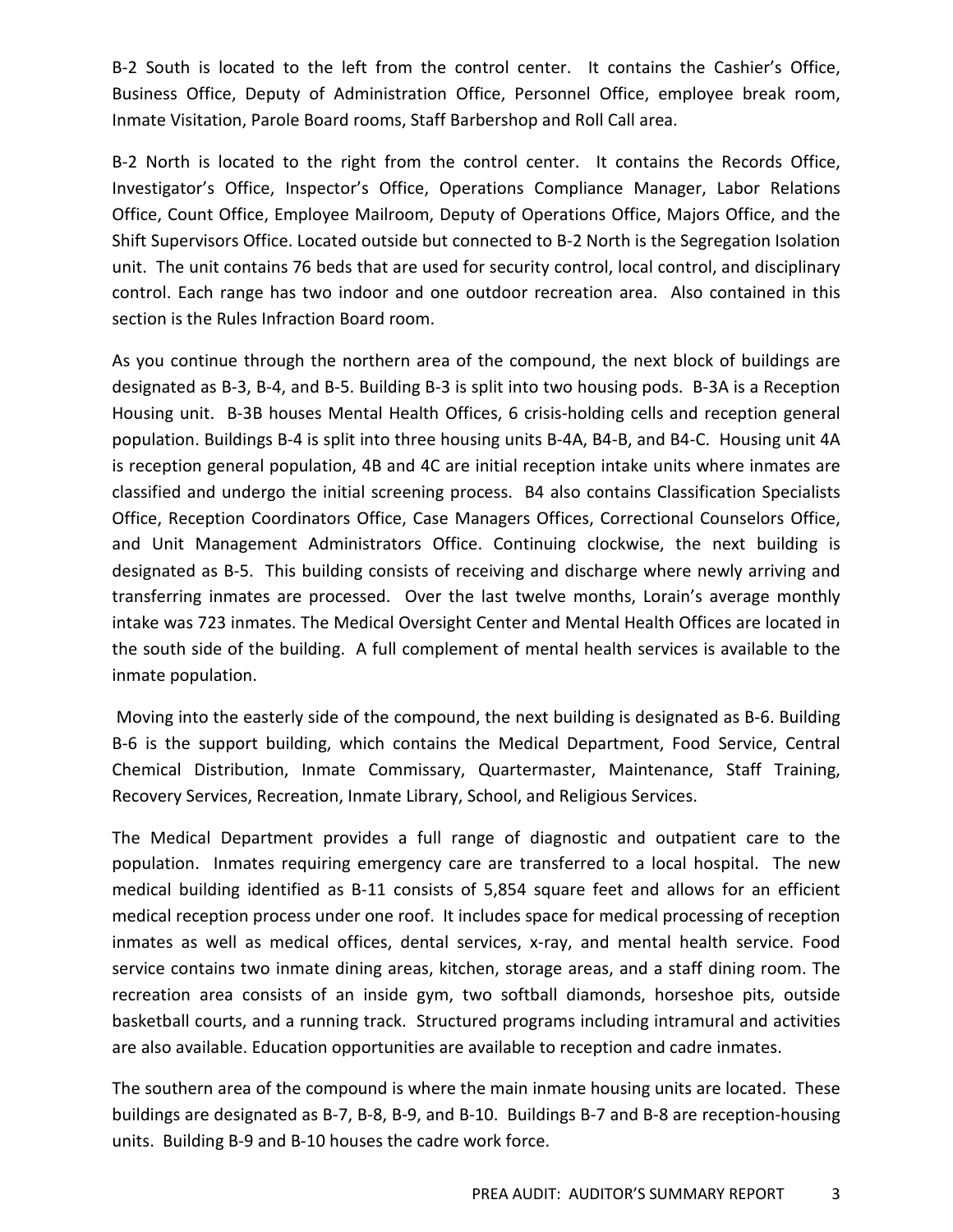#### **SUMMARY OF AUDIT FINDINGS:**

During the visit the auditor conducted 13 random inmate interviews, 3 random inmate interviews from a list that included potential "victims" based on criteria from appendix A and the Intake Screening Tool, 12 random staff, and all specialized staff as outlined in the Bureau of Justice Assistance documents. Inmates and staff were well aware of PREA. Inmates interviewed were knowledgeable about how and where to report sexual abuse and sexual harassment. They all indicated they had received written and video information either in the Receiving and Discharge area on their arrival or on the housing units for those that have been at the facility for a considerable amount of time. All staff at Lorain Correctional Institution is trained to be first responders. Each staff person was well versed on their responsibilities in reporting sexual assaults and suspected sexual abuse and responding. When questioned about evidence preservation and medical considerations staff responses reflected agency policy and standard requirements. Informational posters were viewed throughout the facility, in Spanish and English.

During the review period the institution had 4 allegations of sexual abuse and 4 cases of sexual abuse. Three of the sexual harassment allegations involved inmate against inmate and the fourth involved an inmate allegation against a staff member. Two of these harassment cases (inmate against inmate) are still being investigated. The third inmate against inmate was unsubstantiated as was the inmate allegation against the staff member.

Lorain investigated four allegations of sexual abuse. Three involved inmate-alleging abuse by another inmate and one involved an inmate allegation against a staff member. All of these cases were thoroughly investigated and are closed. Of the three-inmate allegation against inmate two of those cases were unfounded. One of these unfounded cases did involve a forensic exam at the Nord Center. The third case was substantiated. It involved an inmate improperly touching another inmate. A criminal investigation was conducted but was not prosecuted because the action by inmate did not rise to a felony. The inmate was dealt with the Rules Infraction Board. The one and final case by an inmate alleging sexual abuse by a staff member was thoroughly investigated and found to be unfounded. The facility has a very impressive relationship with the Ohio Highway Patrol, the Agency responsible for criminal investigations. They train together and each go out of their way to keep the other informed on all cases. They work extremely hard to ensure all cases are referred for prosecution.

Number of standards exceeded: 6 Number of standards met: 35 Number of standards not met: 0 Non-applicable: 2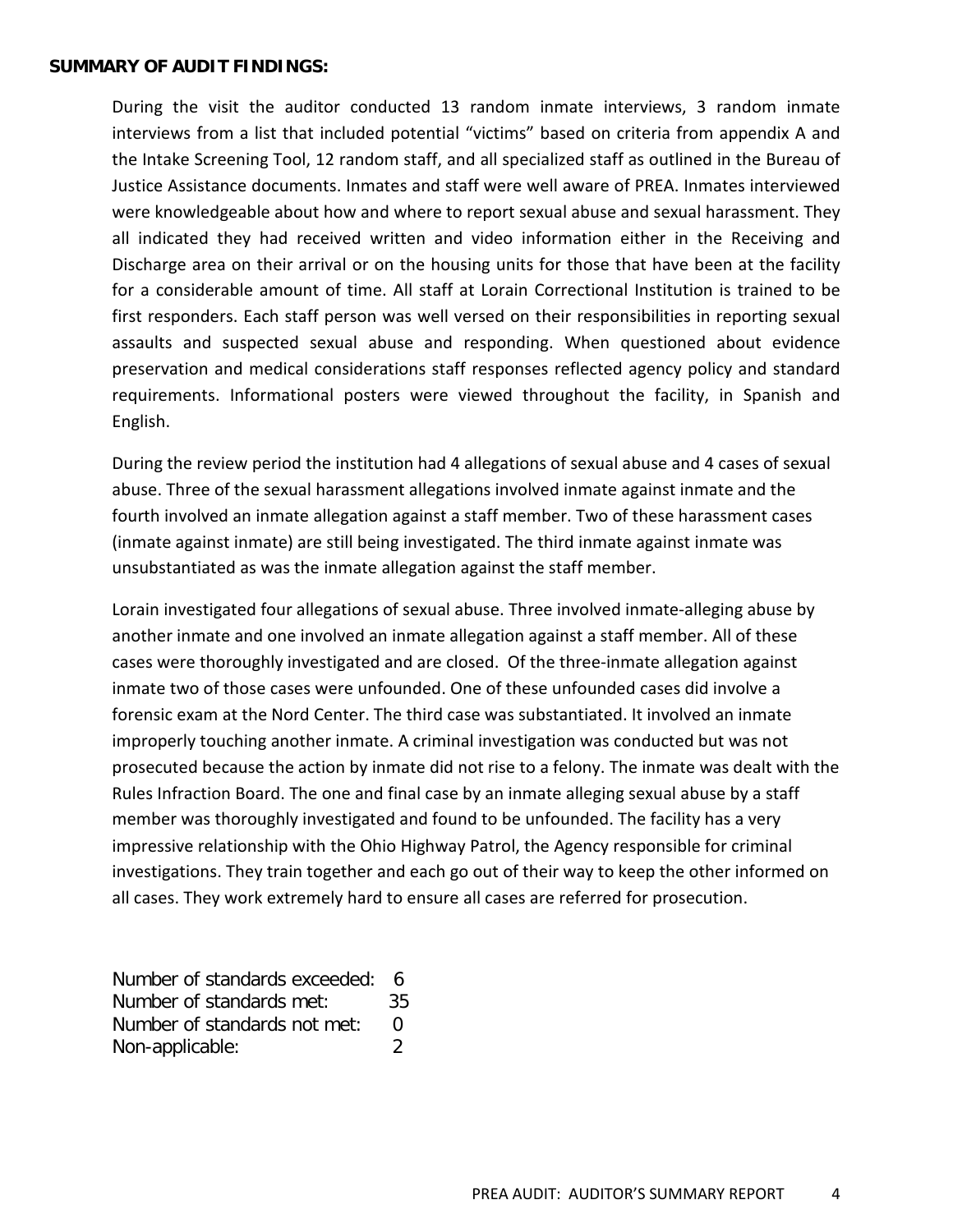# **§115.11 - Zero tolerance of sexual abuse and** s **coordinator**

Lorain Correctional Institution meets standard. Agency Policy, Prison Rape Elimination, 79-ISA-11 outlines the Agency zero tolerance toward all acts of sexual abuse and sexual harassment. The facility policy describes the agency's approach to preventing, detecting, and responding to sexual abuse and sexual harassment and includes definitions of prohibited behaviors. PREA Coordinator and Facility Manager indicated, during their interviews, that they have sufficient time to handle their PREA duties.

## **§115.12 - Contracting with other entities for the confinement of inmates**

Lorain Correctional Institution meets standard. State does contract with two private prisons. Interview with Kelly Sanders, Contract Manager indicates both contracts include provisions that each facility comply with PREA standards and she monitors facility compliance with both.

#### **§115.13 – Supervision and Monitoring**

Lorain Correctional Institution meets standard. The auditor reviewed the staffing plan with the Warden discussing the standard criteria that the facility takes into consideration. She indicated that all occasions where the plan is not followed she is notified. The plan is reviewed annually by the Executive staff (including PREA Manager) with recommendations sent to PREA Coordinator and discussed with the Director.

#### **§115.14 – Youthful Inmates**

This standard is not applicable to Lorain Correctional Institution as youthful offenders are not confined here.

### **§115.15 – Limits to Cross-Gender Viewing and Searches**

Lorain Correctional Institution meets standard Agency policy does not allow for cross gender strip/cavity searches except in exigent circumstances or by medical staff. There have been no cross gender searches done to date. If and when they are done they must be approved and documented. All female staff is required to announce when entering the housing unit living areas. The facility utilizes a buzzer and light. During the inmate interviews they indicate they were aware of the announcement system. Random staff interviews indicated staff awareness to policy of not searching transgender and intersex inmates for the purpose of determining genitalia.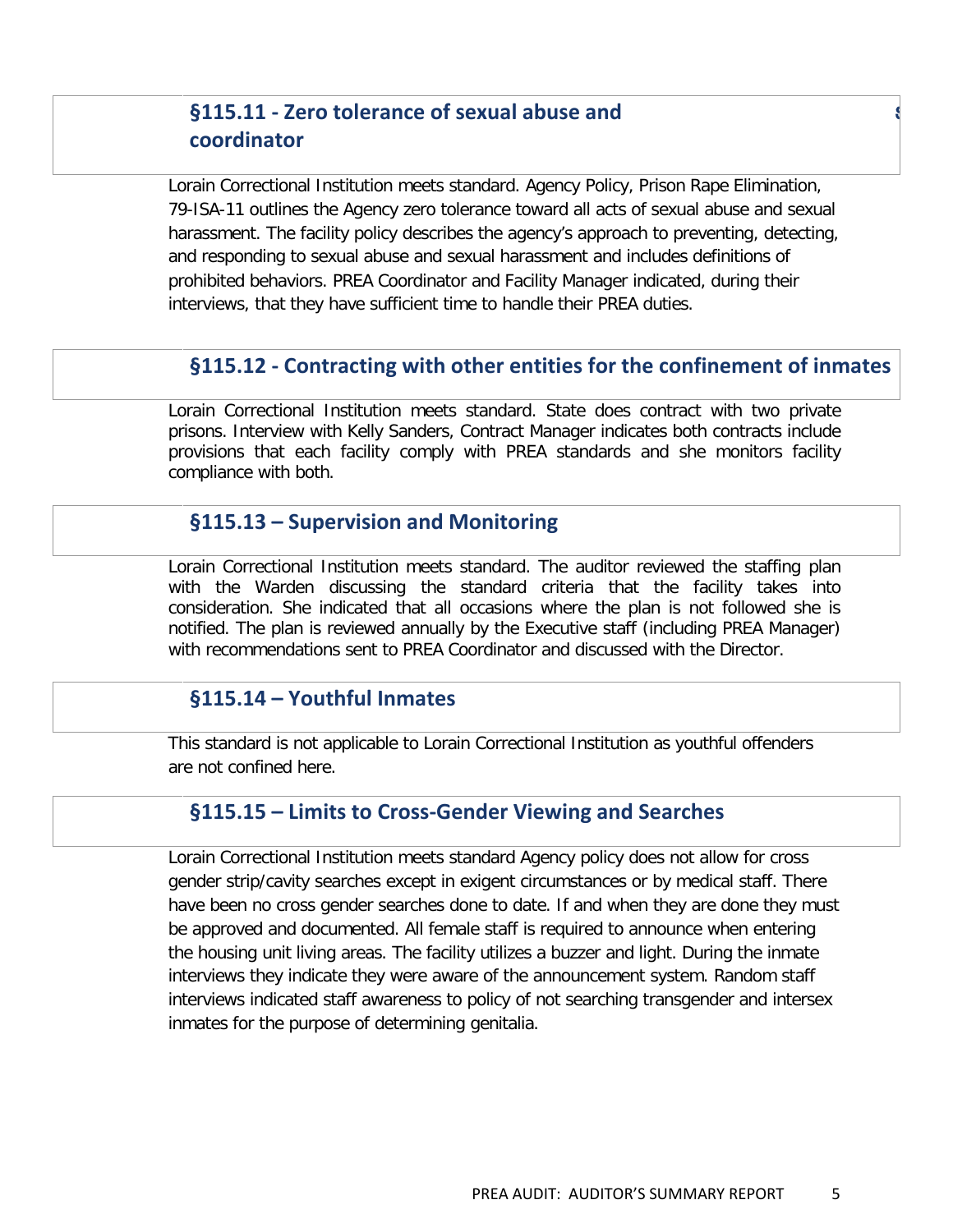# **§115.16 – Inmates with Disabilities and Inmates** w ho a **English** Proficient

Lorain Correctional Institution meets standard. The facility ensures that inmates with disabilities and inmates, who are limited English proficient, have an equal opportunity to participate in or benefit from all aspects of the agency's efforts to prevent, detect, and respond to sexual abuse and sexual harassment. PREA information is available in Spanish and English. The facility shares a sign language staff person with the facility across the street. Facility has a contract with Affordable Languages Services, LTD to provide interpretive services for inmates for which staff no one to translate.

## **§115.17 – Hiring and Promotion Decisions**

Lorain Correctional Institution meets standard. Agency policy 79-ISA-11 does not allow hiring or promotions including volunteers/contractors who have been convicted of sexual abuse in prison/jail or in community. Background checks are done on all employees, contractors and volunteers. All 5-year re-checks are done and are up to date. According to the attorney in Central Office Human Recourses, that handles all requests for employees seeking employment somewhere else, all substantiated allegations of sexual abuse and sexual harassment are reported to the prospective employer.

## **§115.18 – Upgrades to Facilities and Technology**

Lorain Correctional Institution meets standard. During the interview with the Director he indicated when expanding or upgrading new technologies are taken into consideration to safeguard inmates. Warden interview indicated she was submitting requests for more cameras to enhance safety for her staff and inmate.

## **§115.21 – Evidence Protocol and Forensic Medical Examinations**

Lorain Correctional Institution exceeds standard. The current Investigator and the previous Investigator detailed how the facility utilizes protocols adapted by recent DOJ National Protocol for Sexual Assault Medical Forensic Examinations. The Nord Center performs the forensic exams for Lorain if needed. Inmates that are victims of sexual assault are offered access to forensic exams at no cost. The Center has been used once during the review period. The Nord Center is also the community advocacy group that the facility has an MOU with. Posters are located throughout the facility with address and phone number.

## **§115.22 – Policies to Ensure Referrals of Allegations for Investigations**

Lorain Correctional Institution Exceeds the Standard. As noted in the narrative statement, Lorain has an extremely cooperative working relationship with the OHIO State Highway Patrol. Both the Institution Investigator and the State Trooper attended PREA Investigator received the same PREA training. The auditor interviewed both the Warden and SIS Lieutenant and they each indicated they follow the Agency policy and initiate an investigation immediately upon notified of an allegation of sexual abuse or sexual harassment. The Agency Investigation Policy is readily available on the Ohio Agency web site.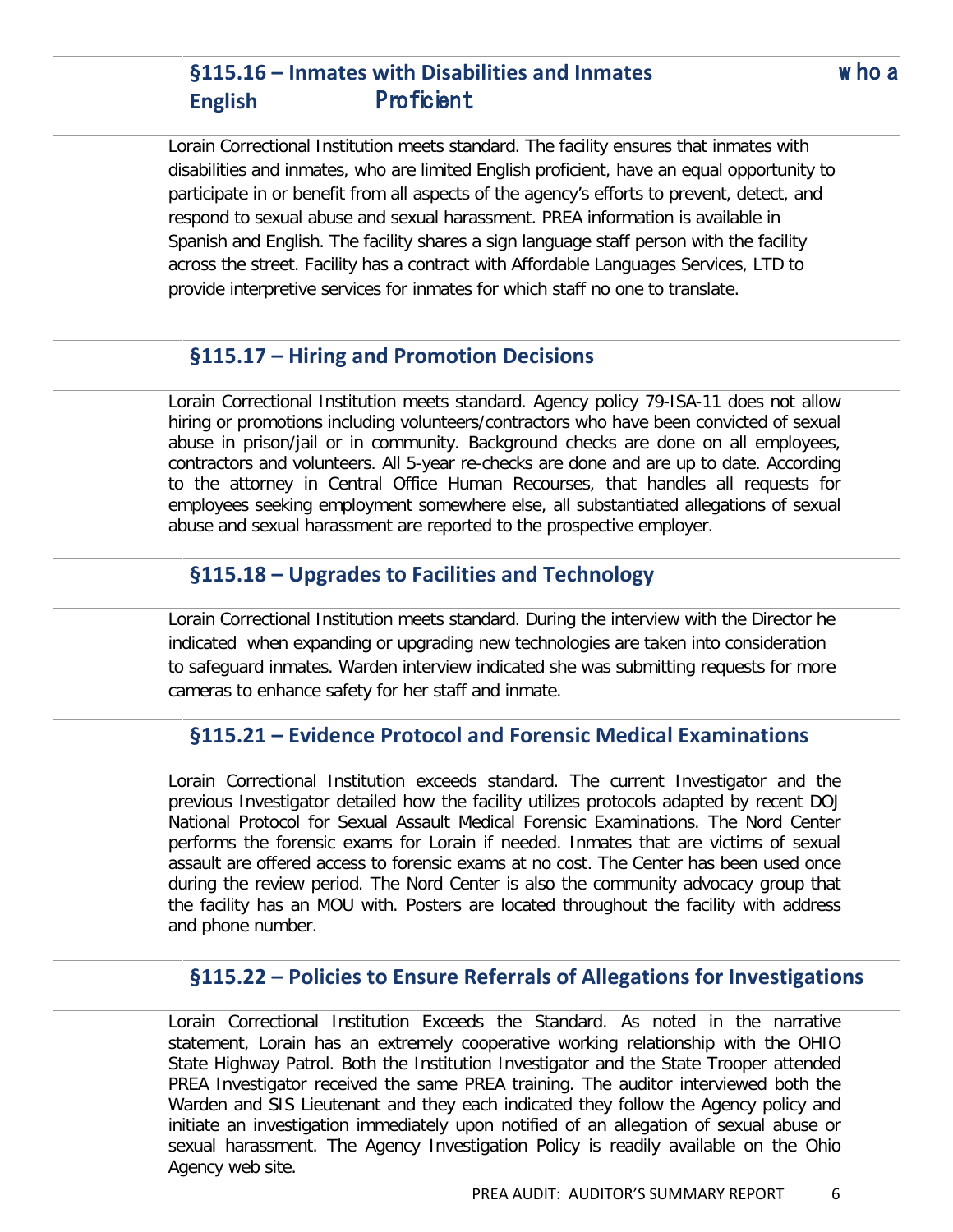## **§115.31 – Employee Training**

Lorain Correctional Institution Exceeds the Standard. The training, for the Agency zero tolerance policy to prevent, detect, respond and report, that all employees receive is impressive. It requires each employee to take and pass a test at the conclusion of the training. If the staff member does not receive a passing grade, they must take the training again until they do. Interviews of random staff and general questions asked during the tour clearly indicated staff understands all policy aspects of responding to allegations of sexual abuse. A review of random staff training files demonstrated staff signatures indicating that they understood the PREA training they received.

## **§115.32– Volunteer and Contractor Training**

Lorain Correctional Institution Meets the Standard. All contractors and volunteers receive training prior to assuming their responsibilities. Random interviews and review of training records of a contractor and volunteer confirmed the training was received

## **§115.33 – Inmate Education**

Lorain Correctional Institution Meets the Standard. As previously indicated, Lorain is a reception Center and the auditor attended PREA training that was going on at the intake area that all inmates are required to attend. It was very informative. Posters about being free from sexual abuse are prevalent throughout the institution. Inmate interviews indicated that inmates received written and video information on PREA. Cadre inmates who have been at Lorain for a considerable amount of time have been trained as well.

#### **§115.34 – Specialized Training: Investigations**

Lorain Correctional Institution exceeds the standard. The facility Investigator and the Ohio Highway Patrol Investigator receive the same PREA investigation training to insure that administrative and criminal investigations are done to insure that confirmed allegations are not lost due to poor communication between both Investigators. The communication and cooperation between both agencies is impressive and was confirmed during the interviews of both.

## **§115.35 – Specialized training: Medical and mental health care**

Lorain Correctional Institution Meets the Standard. A review of training records and interviews with Medical and Mental Health staff demonstrated compliance to the additional specialized training to detect and access signs of sexual abuse and sexual harassment, how to preserve evidence, how to respond to victims and how and to whom to report incidents.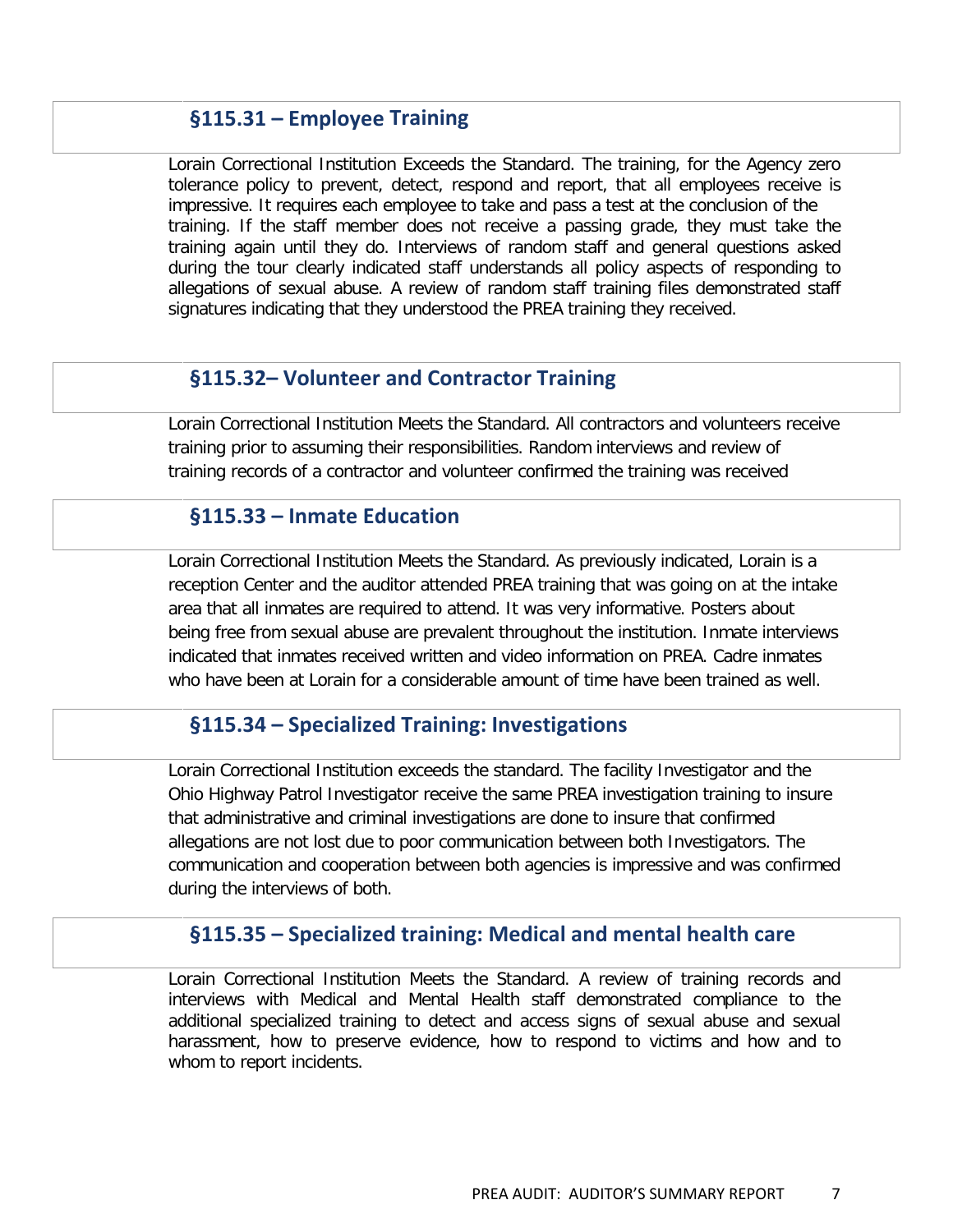## **§115.41 – Screening for Risk of Victimization and Abusiveness**

Lorain Correctional Institution exceeds the standard. Lorain is one of the two reception centers used by the Department of Correction. The institution takes the intake and classification process very seriously. Each entity, in the process, has making sure no inmate is placed in any situation that may place them at risk of victimization as their priority. There is much redundancy in the process to insure this. During the medical portion of intake, done immediately on arrival, the inmate is asked about previous victimization/abuse, mental or physical disability, any prior sex offences and whether the inmate is or perceived to be gay, bisexual, transgender, intersex or gender nonconforming. A positive response to any of these questions initiates immediate medical and mental health review in the intake area.

#### **§115.42 – Use of Screening Information**

Lorain Correctional Institution Meets the Standard. The auditor verified how the intake form/information is used to determine work/ housing and education assignments. Central Office Committee does placement of transgendered and/or intersex inmates prior to assignment in any facility. Because of the reception status of the facility, transgender or intersex inmates, who may arrive at the facility, will be placed at the gender specific facility after the Central Office Committee review has been completed.

#### **§115.43 – Protective Custody**

Lorain Correctional Institution meets standard. Segregation is never used for any inmate at high risk of victimization. Lorain has a housing unit (3B) in general population that would be used if needed. This unit has no program, recreation, or education restrictions. It operates as the rest of the housing units in general population do. What makes this unit unique is that is has mental health offices adjoining the living area. Inmates at high risk of victimization are on this unit for a short period while they are assessed.

#### **§115.51 – Inmate Reporting**

Lorain Correctional Institution Meets the Standard. Inmates have access to multiple means of reporting sexual abuse. Facility does have a toll free number procedure to the Nord Center who reports the allegation immediately to the facility. Inmates are allowed to make anonymous reports. Posters throughout the facility indicate to the inmate how they can report. All inmates interviewed were questioned about ways to report and were able to disclose to the auditor ways to report including third party.

#### **§115.52 – Exhaustion of Administrative Remedies**

This standard is non applicable as Lorain Correctional Institution does not have administrative procedures to address inmate grievances regarding sexual abuse.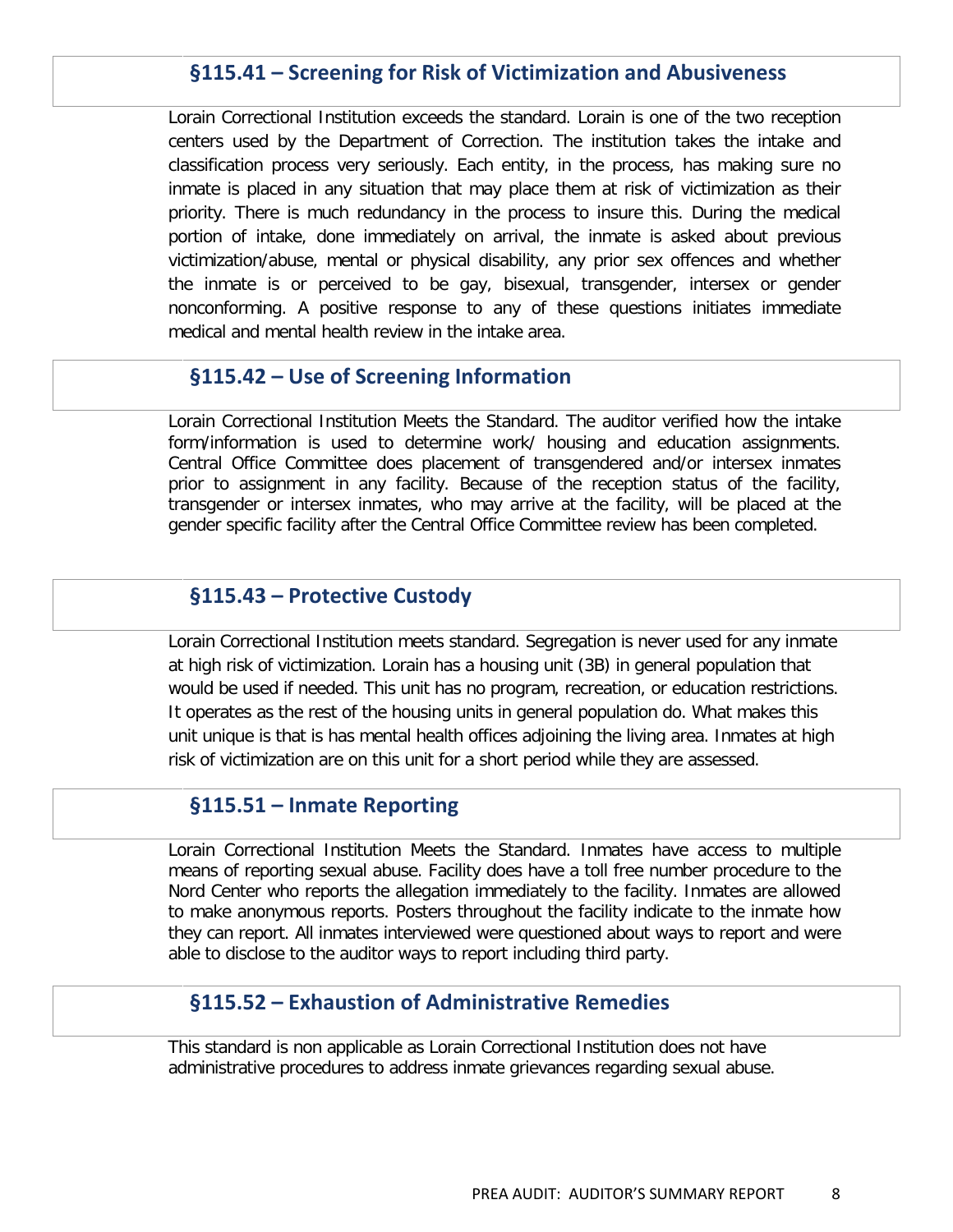## **§115.53 – Inmate Access to Outside Confidential Support Services**

Lorain Correctional Institution meets the standard. . Phone numbers and mailing addresses for the Nord Center are provided to the inmate on posters in the housing units and in the inmate handbook. The MOU describes all the services to be provided which includes confidential support and emotional services. Inmate interviews confirmed the inmates were informed and know of the confidential support services provided.

#### **§115.54 – Third-Party Reporting**

Lorain Correctional Institution meets the Standard. The facility has third party reporting of sexual abuse or sexual harassment through the Agency web site. The link on the web page clearly indicates PREA. Interviews with inmates indicated they were aware of third party reporting.

## **§115.61 – Staff and** Agency **Reporting Duties**

Lorain Correctional Institution Meets the Standard. Staff duties for reporting are outlined in policy 79-ISA-11, reiterated in the training staff receives and were articulated by each staff member during interviews. Every employee that was interviewed knew their responsibility to immediately report knowledge, suspicion or information and also their obligation in confidentiality of information and disclosure only to their supervisor as required for an investigation.

#### **§115.62 – Agency Protection Duties**

Lorain Correctional Institution Meets the Standard. The Warden indicated what steps would be followed when the facility learned an inmate was at substantial risk of victimization. It included immediate removal from the danger, medical/mental intervention and complete investigation. Interviews with random staff also demonstrated they know the immediate steps to take to protect an inmate subject to risks of imminent sexual abuse.

#### **§115.63 – Reporting to Other Confinement Facilities**

Lorain Correctional Institution meets the Standard. Agency Policy 79-ISA-11 requires when a sexual abuse allegation is made that an inmate was sexually abused while confined at another facility, the Warden that received the allegation shall notify the Warden where the alleged abuse occurred within 72 hours after receiving the allegation. The warden confirmed the process during the interview.

## **§115.64 – Staff First Responder Duties**

Lorain Correctional Institution meets the Standard. All staff is trained as first responders. During the interviews of staff, they were able to describe in detail the actions they would take if an inmate made a sexual abuse allegation to them. From the safety and protection of the victim including the preservation of all potential evidence.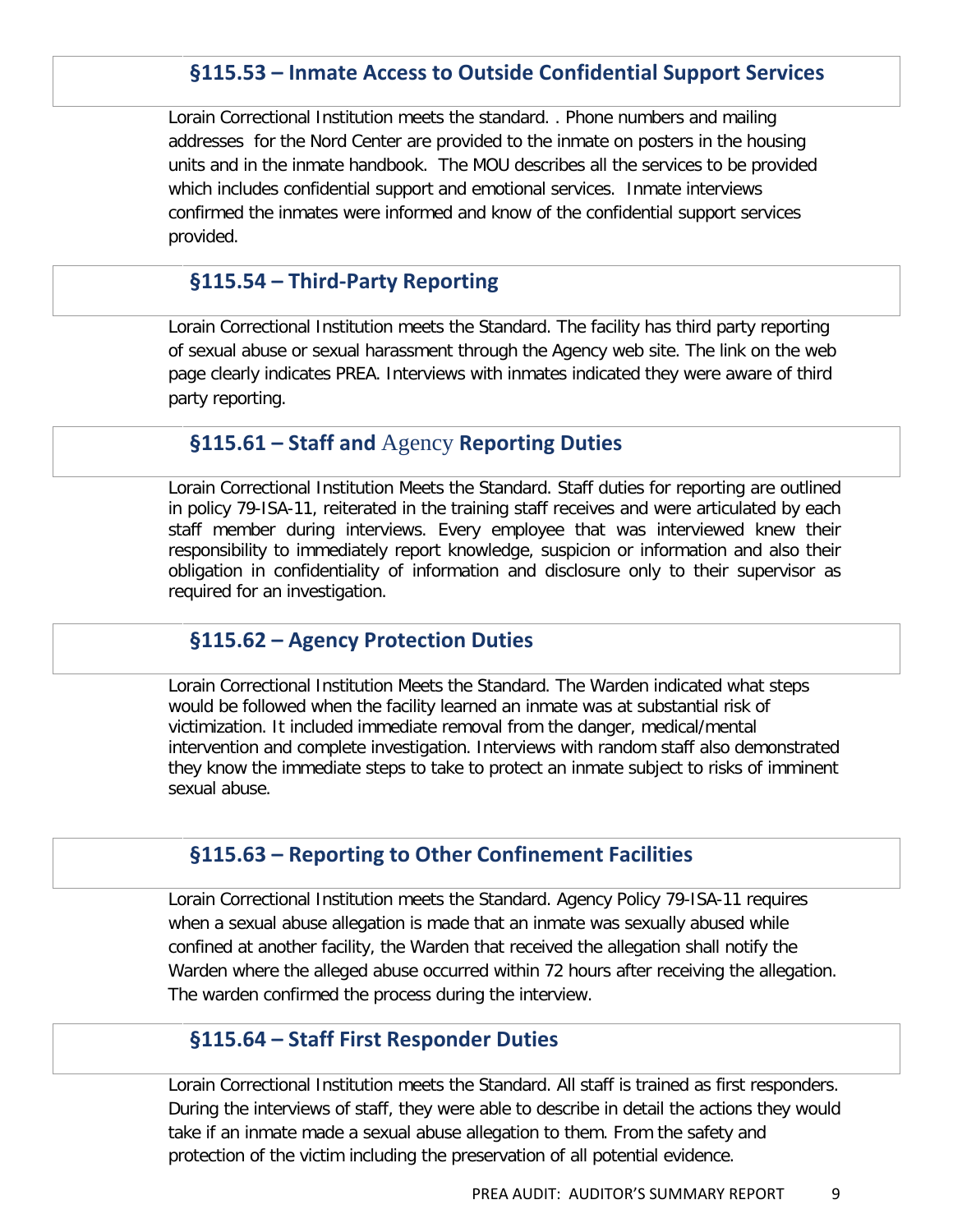## **§115.65 – Coordinated Response**

Lorain Correctional Institution meets the Standard. Facility policy 079-01-02 describes institutional plan to coordinate actions taken in response to an incident of sexual abuse among staff first responders, medical and mental health practitioners, investigators, and facility leadership. Interviews with specialized staff confirmed they were knowledgeable about the PREA Plan and the coordinated duties and collaborative responsibilities.

# **§115.66 – Preservation of ability to protect inmates from contact with abusers**

Lorain Correctional Institution meets the Standard. Central Office reported that there has been no collective bargaining agreements entered into or renewed since August 2012 that limits agency ability to remove staff sex abusers from inmate contact pending investigation outcome.

## **§115.67 – Agency protection against retaliation**

Lorain Correctional Institution meets the Standard. Agency Policy 79-ISA 2 stipulates that the investigator is responsible for monitoring retaliation of inmates and staff. The new Investigator has been in this position for approximately 30 days. The PREA Compliance Manager held this position previously. The auditor interviewed both of them as Investigators and reviewed the documentation. The previous investigator and the current investigator conduct periodic checks up to 90 days but beyond if they feel the situation requires it. With inmates they looks at inmate disciplinary reports, housing or program changes. With staff they looks at performance reviews or reassignments and shift changes

#### **§115.68 – Post-Allegation Protective Custody**

Lorain Correctional Institution meets standard. Segregation is never used for any inmate at high risk of victimization. Lorain has a housing unit (3B) in general population that would be used if needed. This unit has no program, recreation, and education restrictions. It operates as the rest of the housing units in general population do for low functioning inmates. What makes this unit unique is that is has mental health offices adjoining the living area. Inmates at high risk of victimization are on this unit for a short period while they are assessed.

#### **§115.71 – Criminal and Administrative Agency Investigations**

Lorain Correctional Institution Exceeds the Standard. The institution investigator conducts the investigation immediately upon being notified of an allegation no matter what time of day. His training record and interview demonstrated the special PREA investigative training he received. Once his investigation substantiates the allegation the case is processed by the Ohio State Highway Patrol for a criminal investigation. The relationship between both Agencies is impressive. At the onset of the allegation the facility Investigator notifies the State Trooper and keeps him up to date at every step in the process. Once the administrative investigation turns to criminal the State Trooper keeps the Facility Investigator informed. Together both these people work closely with local prosecutors bringing confirmed cases to trial.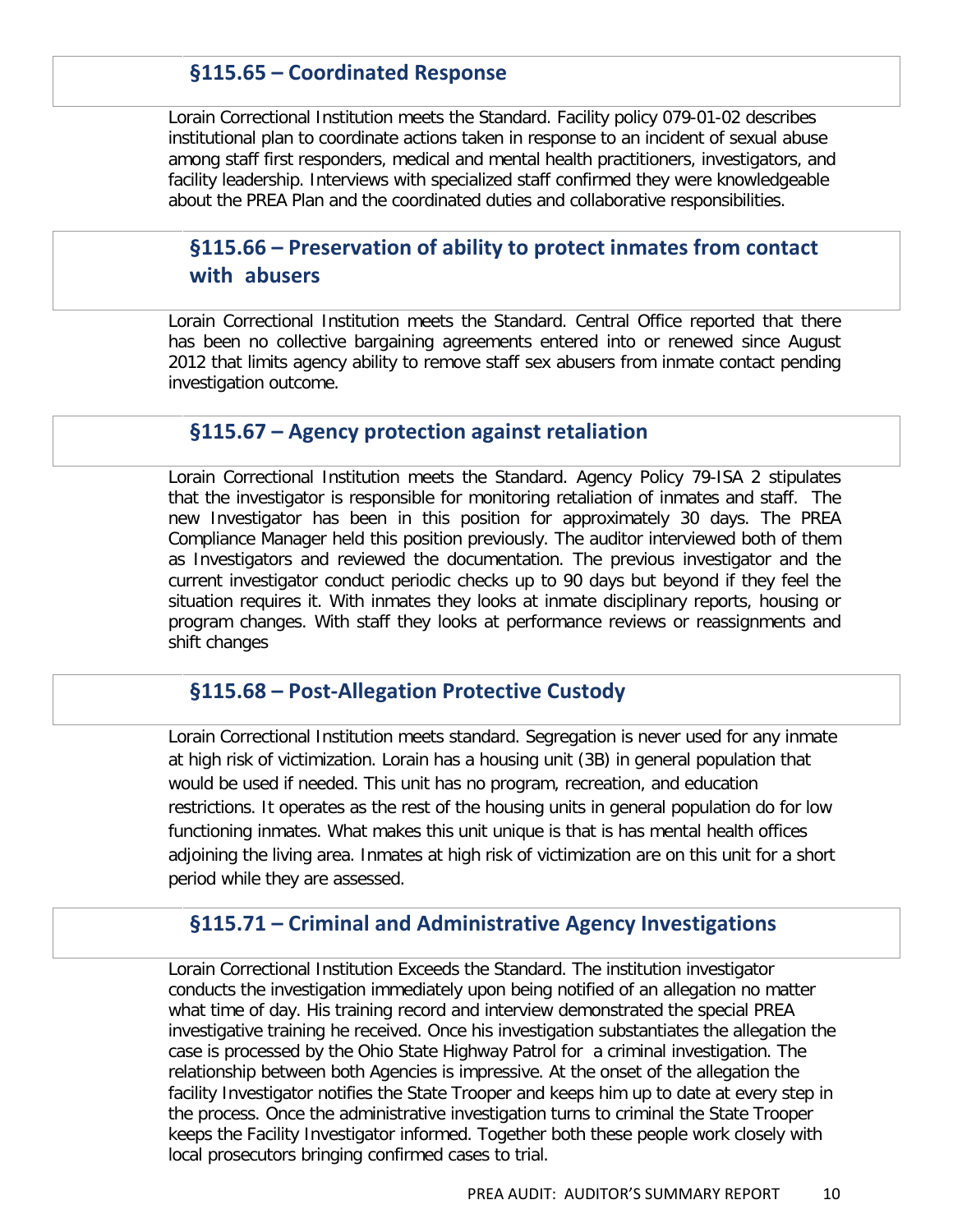## **§115.72 – Evidentiary Standard for Administrative Investigations**

Lorain Correctional Institution Meets the Standard. Facility Policy 79-ISA-2 states that only a preponderance of evidence is required when determining sexual abuse allegations are substantiated. This was also confirmed during the interview with the Investigator.

## **§115.73 – Reporting to Inmate**

Lorain Correctional Institution meets the Standard. Facility Policy 79-ISA-2 indicates that the Investigator report to the inmate if any sexual abuse or sexual harassment allegation is substantiated, unsubstantiated and unfounded. In each case file was written notice of notification of completed investigations where the inmate was informed of the outcome of the investigations whether it had been determined to be substantiated, unsubstantiated, or unfounded. For sexual abuse by a staff member the inmate is informed in writing to include whenever: the staff member is no longer posted within the inmate's unit; the staff member is no longer employed at the facility; the agency learns that the staff member has been indicted on a charge related to sexual abuse within the facility; or the agency learns that the staff member has been convicted on a charge related to sexual abuse within the facility. If the inmate was alleged to have been sexually abused by another inmate, the investigator informs the alleged victim whenever: the alleged abuser has been indicted on a charge related to sexual abuse within the facility; or been convicted on a charge related to sexual abuse within the facility. This was also confirmed in the interview with the Investigator.

## **§115.76 – Disciplinary sanctions for staff**

Lorain Correctional Institution meets the Standard. Standards of Employee Conduct 31- SEM-02 states staff will be terminated for any sexual abuse conduct. The auditor interviewed the Central Office Human Resource person who confirmed the Agency Policy of termination. In the past 12 months there have been no staff from the facility that have violated agency sexual abuse or sexual harassment policies.

#### **§115.77 – Corrective action for contractors and volunteers**

Lorain Correctional Institution Meets the Standard. Agency Policy 79-ISA-01 indicates removal from the facility for any sexual abuse by either a contractor or volunteer. Interview with the Human Resource staff indicated they have not had any incident with contractors or volunteers but any occasions but removal from the facility and others would be the action taken.

## **§115.78 – Disciplinary sanctions for inmates**

Lorain Correctional Institution meets the Standard. Inmate Rules of Conduct stipulates what the penalties are for inmate on inmate sexual abuse and employee sexual abuse where the employee did not consent. Inmates are not disciplined for any sexual abuse report made in good faith even if unsubstantiated.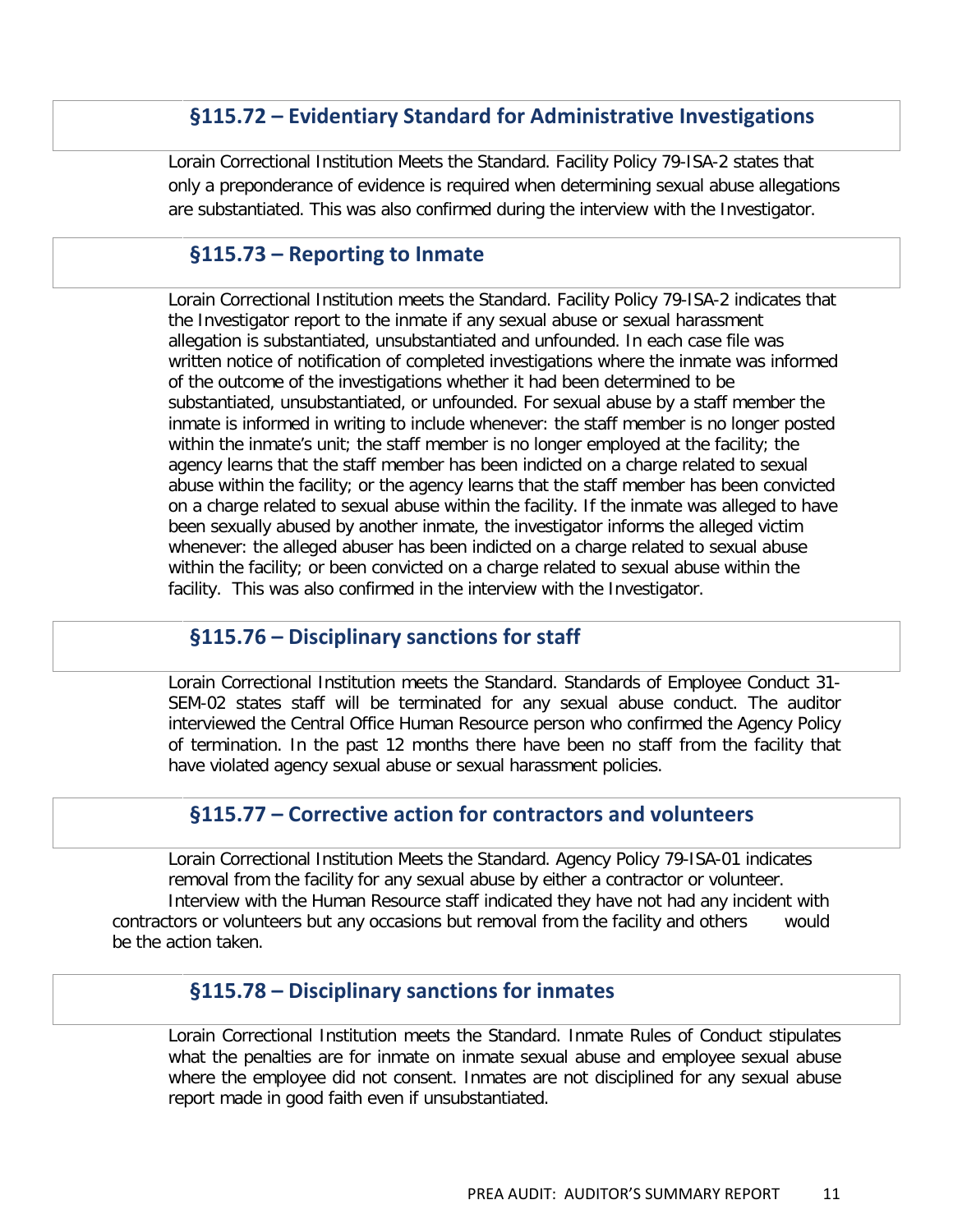# **§115.81 – Medical and mental health screenings; history of sexual abuse**

Lorain Correctional Institution meets the Standard. Agency policy 79-ISA-04 requires that any inmate reporting any prior victimization is seen no longer than 14 days after arrival. Any inmate screening indicating sex abuse is also seen within 14 days. Medical and Mental Health staff get written consent before reporting prior sex victimization, which took place not in an institutional setting. Interviews with Medical staff and Mental Health practitioners confirmed the policy and their actions.

#### **§115.82 – Access to emergency medical and mental health services**

Lorain Correctional Institution meets the Standard. Agency Policy 79-ISA-02 mandates immediate access to medical and mental health services. The institution and Nord Center provides this care. Inmates receive immediate access to sexually transmitted infection prophylaxis at the Center. Upon return from the Nord Center the inmate is placed in the Infirmary until seen by the Doctor. There is no cost to the inmate for treatment. The entire process was explained during the interview with the Health Services Director.

## **§115.83 – Ongoing medical and mental** he 
**victims and abusers**

Lorain Correctional Institution meets the Standard. Agency policy 79-ISA-04 requires all inmates be offered medical and mental health evaluations to those who were sexually abused in any prison, jail or juvenile facility including follow up services. FCI Berlin also attempts to conduct mental health evaluations on all known inmate abusers, offering treatment when appropriate. This practice was confirmed by interviews with Medical and Mental Health staff.

#### **§115.86 – Sexual abuse incident reviews**

Lorain Correctional Institution Meets the Standard. Post incident reviews are done in accordance with Policy 79-ISA-03 within 30 days of conclusion of an investigation in all cases except unfounded. The incident review looks at contributing factors including race, gang, ethnicity, gender staff response or lack. This incident review process was confirmed in interviews with the Investigator, PREA Manager and the Warden, all members of the Review Team.

#### **§115.87 – Data Collection**

Lorain Correctional Institution meets the Standard. The Agency collects data on all allegations of sex abuse and aggregates the information annually. This was confirmed in the interview with the Agency PREA Coordinator

#### **§115.88 – Data Review** □ **for Corrective Action**

Lorain Correctional Institution meets the Standard. The Agency reviews all allegations of sexual abuse to make improvements to the Agency as whole. The Director reviews the data and insures it is published on the Agency web site. This was confirmed in the interview with the Agency Director, PREA Coordinator and a check of the Agency web page.